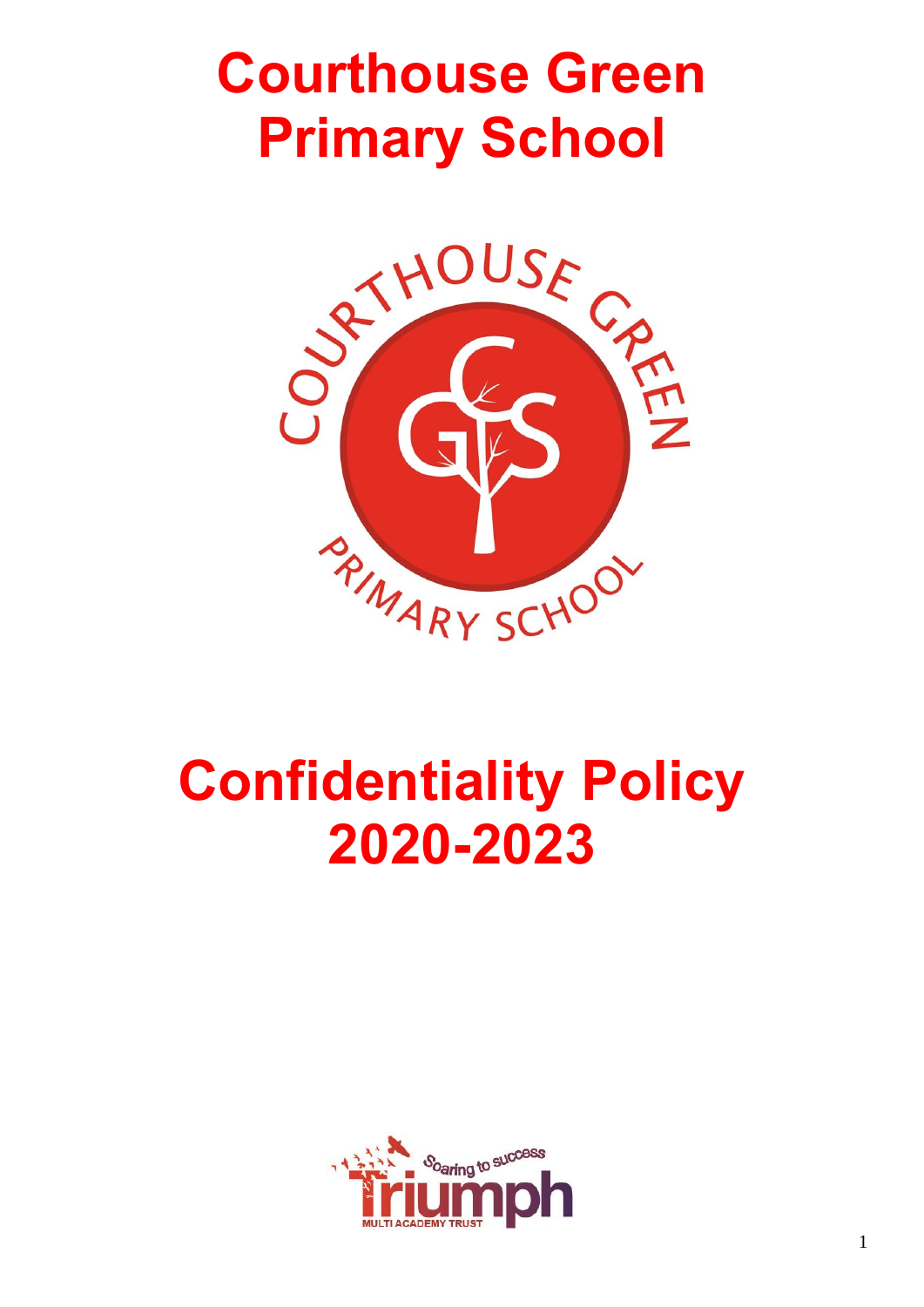#### **Courthouse Green Primary School 'Doing our best to be our best'**

#### **Confidentiality Policy**

#### **Introduction – why we need a confidentiality policy**

Our school recognises its legal duty under section 175 Education Act 2002 to work with other agencies in safeguarding children and protecting them from "*significant harm".* The issue of confidentiality is significant as children have a right to expect schools to provide a safe and secure environment and are encouraged to share any concerns or worries they have with staff they trust. In order to maintain this trust and confidence, it is essential a child is informed of any need to disclose their information further, and possibly encouraged and supported to do this themselves. Pupils need to be assured their best interests will be maintained and understand staff cannot offer unconditional confidentiality. Our school recognises that a confidentiality policy will support the school in safeguarding the needs of a child at all times.

Our school seeks to adopt an open and accepting attitude towards people of all ages within our community. We encourage parents and children to discuss any concerns or worries which may affect emotional health/well-being and educational progress; and to see the school as a safe place. Our Wraparound (before and after school care) also follow this policy.

### **Our aim**

- To highlight the importance of pupils being able to talk to adults in the school to share their problems in a safe and supportive environment.
- To build trust between pupils and staff and reassure pupils that their best interests will be maintained.
- To provide opportunities for our pupils to access confidential support on school premises in the following ways: e.g. discussions with or notes shared in 'worry box' to the Learning Mentor, display support lines such as Childline, referral to school nurse/counsellor/etc
- To ensure the well being of those involved in the disclosure of confidential information is safeguarded
- To prevent the need to deal with each disclosure as a crisis in isolation.
- To foster an ethos of trust within the school, reflecting our core values of kindness and responsibility.

#### **Our objectives**

In order to achieve our aims we will:

- Empower each pupil to exercise control over the choices that will affect their life.
- Encourage communication between pupils, staff, parents and other relevant parties to take place freely in an environment of mutual trust and respect.
- Enable confidential discussions to take place in a confidential environment. Public places such as the staff room, the classroom and the playground are not, in general confidential environments.
- Inform staff, pupils, parents/carers and partners about confidentiality, and it's limitations in school. Some issues have to be shared with other people/agencies, e.g. child protection, and the differences in requirements of confidentiality between professionals should be recognised.
- To ensure that confidentiality is a whole school issue and that ground rules are set for the protection of all.

#### **Contact number of Police - Main switchboard 08451135000 Contact number Social Care – 02476 788555**

#### **Desired outcomes**

- Staff are trained in dealing with issues of confidentiality and feel confident doing so
- Pupils are aware of and understand how confidentiality works within the school
- Pupils feel they have control over their own lives and actions
- Communication between staff, pupils, parents and other members of the school community is successful and effective
- Pupils know who they can talk to and when situations are treated as confidential. They also recognise why some disclosures cannot be treated this way.
- Pupils can understand their own feelings and opinions and are confident expressing them.
- Pupils and staff know where they can access relevant support when they need it.
- Referrals to outside specialist services are made more easily and are appropriate to needs.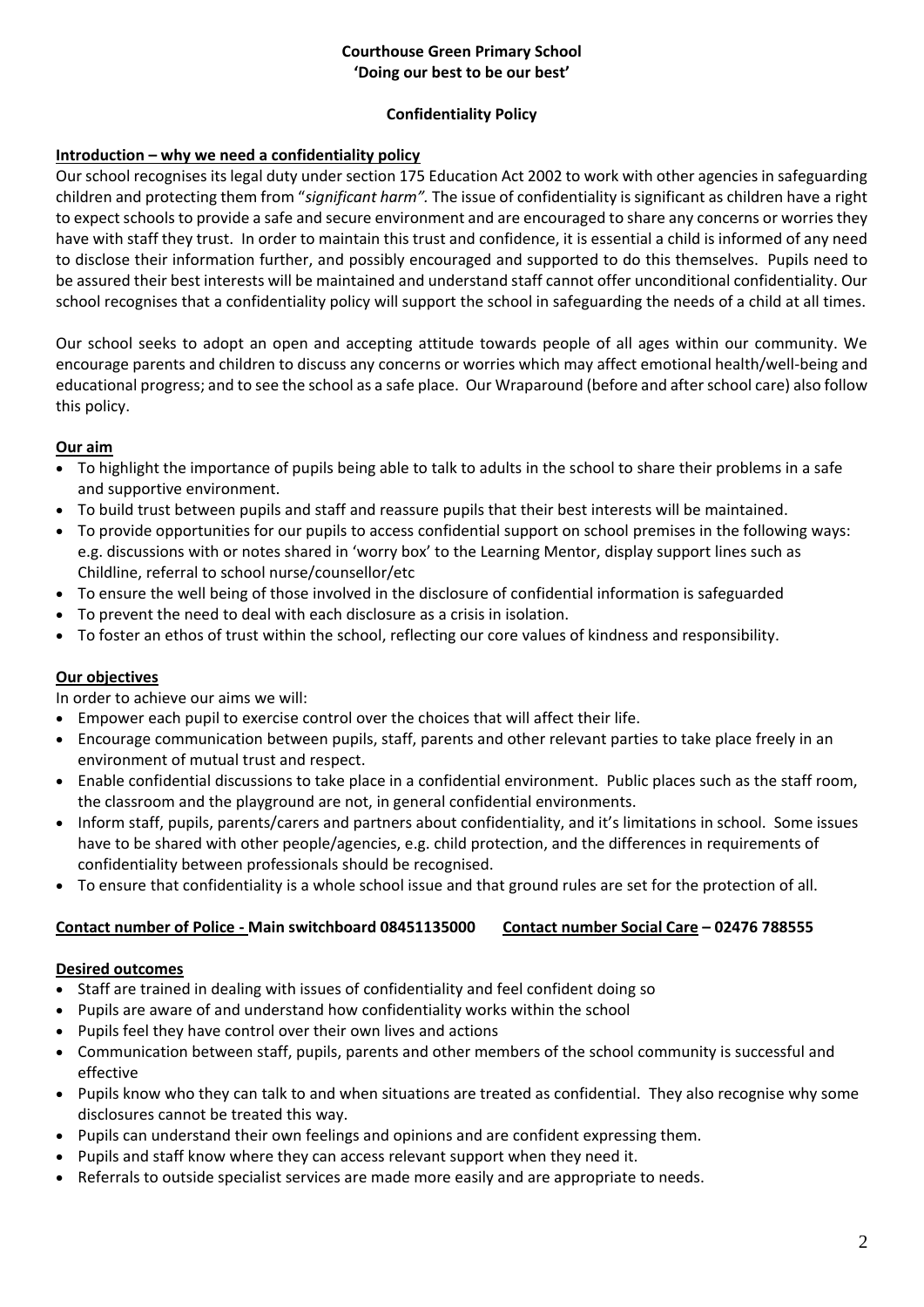### **Management and co-ordination**

There is an identified member of the senior leadership team who oversees all aspects of confidentiality within school. Their role is to ensure:

- An effective structure to oversee the development, implementation, monitoring and review of this policy and to encourage a participatory approach to achieving the objectives
- Staff are aware that they are required to pass on confidential information in the circumstances of child protection
- Members of staff are aware of whom to inform in the event of different types of disclosures of a personal nature
- Parents/carers' and pupils right to view their own educational records upon written request is facilitated by the school (it is therefore not possible to guarantee the confidentiality of recorded information).

#### **Staffing and staff development**

- Courthouse Green recognises that all staff, including support staff and lunchtime supervisors, are entitled to support and training relating to confidentiality. A range of provision will need to be identified that meets staff needs across a range of roles and responsibilities.
- Areas of staff expertise and individual staff development needs will be identified through existing staff development systems. This will be ascertained through (e.g. staff audit, performance management, etc)
- Staff will seek advice and support for themselves when dealing with a disclosure whilst keeping the individual's identity anonymous.

#### **Partnerships**

Our school values working in partnership with parents/carers and with the wider school community and sees it as an essential part of promoting healthy lifestyles. The school prides itself on good communication with parents, carers, and staff and are always available to talk to both children and parents/carers about issues that are causing concern. The school encourages children to talk to parents/carers about issues causing them concern and may in some cases support the children to talk to their parents.

#### **Responsibilities to parents/carers/pupils**

- Staff will encourage pupils to inform and seek support from their parents/carers.
- School will inform parents/carers following advice from Social Care if it is judged and identified to be in the best interests of the child.
- Any information recorded about a pupil will be logged on cpoms. Pupils will be advised (wherever possible prior to a disclosure) what kinds of disclosure will require information to be shared, what will be done with the information and who else will have access to it.
- Before sharing any disclosed information with parents/carers, schools need to either obtain the consent of the pupil or consider the possible consequences of sharing the information, taking into account knowledge of family circumstances. This will need to be done on a case-by-case basis.

#### **Working with external agencies**

Anyone working with pupils from the school, particularly on sensitive areas of the curriculum, will be made aware of the school's confidentiality policy.

#### **Recorded Information**

In reference to recorded information, agencies such as the Police and Children and Young People's Services may be able to get a court order to gain access to *processed* information, which the school deems confidential. This can also include the Local Authority's legal department and insurers, as well as other solicitors, e.g. in custody cases.

#### **Data Protection**

All staff are familiar with the guidelines under the Data Protection Act. The following points support 'Confidentiality' and will be adhered to:

- Adults and children will be referred to by their initials in reports and/or e-mails.
- Discussion about identified children or staff should be with the appropriate professionals and in an appropriately private place.
- Discussion of sensitive information regarding staff, children and families (including general gossip) is unacceptable. If this guidance is not followed, it could be judged as a disciplinary matter.
- Class lists will not be available to parents/carers.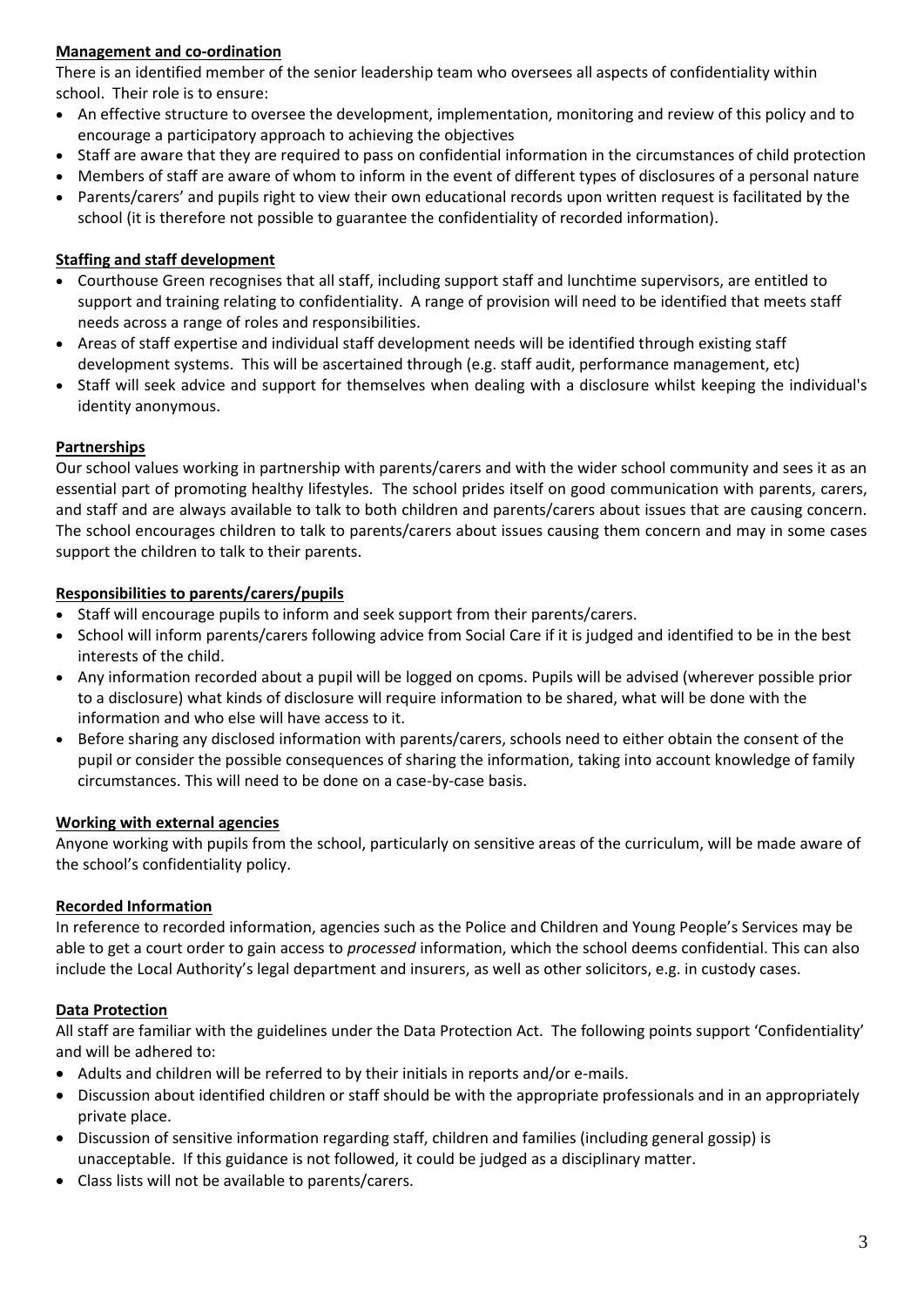- Photographs of children used for media purposes will only be taken with the permission of parents and only have the child's first name.
- All recording of images will be done with the appropriate permission of parents and the class teacher will be responsible for checking this.
- For school performances/assemblies, a member of SLT will inform parents at the beginning of the performance whether they can or cannot take photos and/or videos.

#### **Information Sharing Protocol (ISP)**

Courthouse Green School and its staff recognise the importance of information sharing and its vital role in enabling early intervention and preventative work, for safeguarding and promoting welfare of children and their families, but also aware of the need to treat information confidentiality. The following guidelines/questions support when confidential information should be shared:

- If there is a clear and legitimate purpose to share information
- If confidential information has consent to share
- If consent is refused, or good reasons not to seek consent to share confidential information and a child and/or family is considered to be at risk of significant harm
- If information shared is done appropriately and securely.
- Is the information confidential?
- Does the information enable a living person to be identified?

Courthouse Green School has a duty of care and responsibility towards pupils, parents/carers and staff. It also needs to work with a wide range of agencies and share information on a professional basis. The care and safety of the individual is the key. Further guidance can be found on the 'Flowchart of key questions for information sharing' Appendix 2.

**Date of policy**: December 2020 **Date of next Review**: December 2023